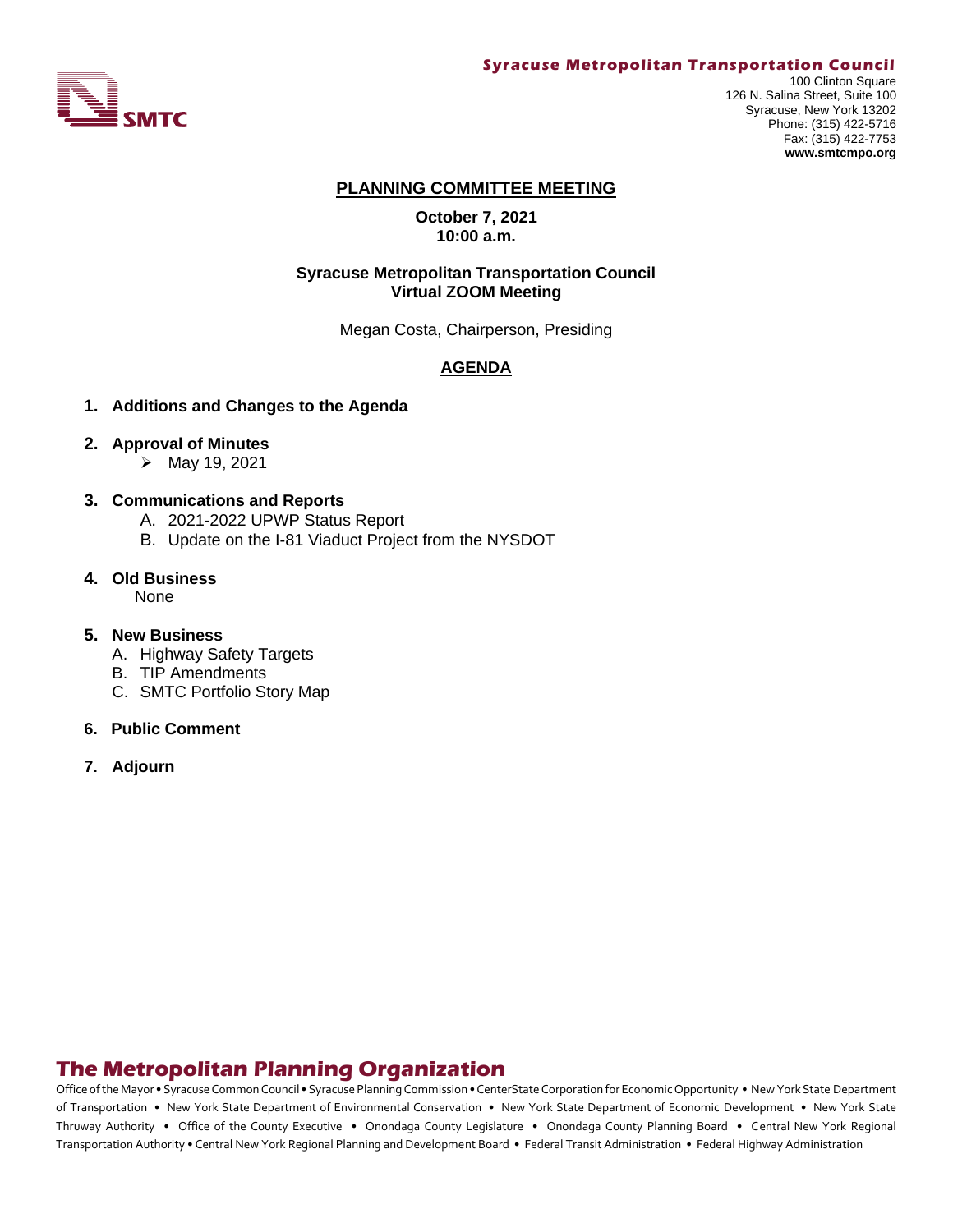# **SYRACUSE METROPOLITAN TRANSPORTATION COUNCIL**

## **MINUTES of the October 7, 2021 PLANNING COMMITTEE MEETING**

#### **Voting Members Organization**

Neil Burke City of Syracuse DPW Jerrin George **NYS Thruway Authority** Dave Mankiewicz **CEO** 

## **Also Attending**

Megan Costa, Chair **Syracuse-Onondaga County Planning Agency** Brian Schultz **CNY Regional Transportation Authority** David Roth **NYS Department of Transportation** Mary Robison, Vice Chair **City of Syracuse, Administration** Odean Dyer Onondaga County Department of Transportation Patricia Wortley CNY Regional Planning & Development Board

EJ Moses CNY Regional Transportation Authority Ed Mueller CNY Regional Transportation Authority Mark Frechette **NYS Department of Transportation** 

## **SMTC Staff**

James D'Agostino, Mario Colone, Jason Deshaies, Andrew Frasier, Mike Alexander, Meghan Vitale, and Lori Irvine

#### **BUSINESS MEETING**

Chairperson Costa called the meeting to order at 10:03 a.m. via Zoom.

Mr. D'Agostino completed a roll call by Agency.

Mr. D'Agostino indicated the meeting is being recorded and live streamed on YouTube.

## **1. ADDITIONS AND CHANGES TO THE AGENDA**

There were no additions or changes to the agenda.

## **2. APPROVAL OF MINUTES**

Chairperson Costa inquired if there were any changes to the May 19, 2021 minutes. Hearing none, Chairperson Costa called for a motion. Mr. Roth moved, and Mr. Mankiewicz seconded the Approval of the Minutes. The motion passed unanimously.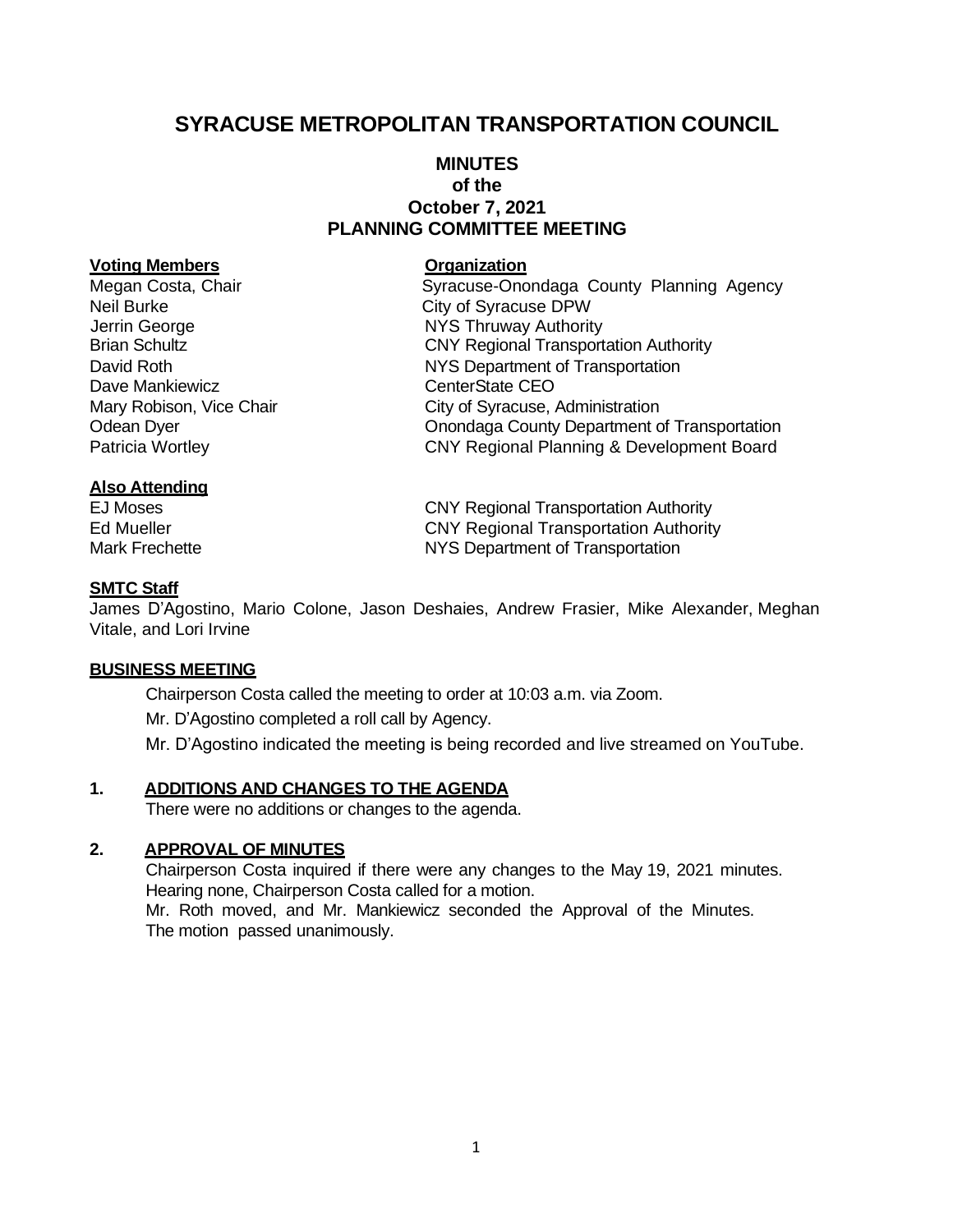## **3. COMMUNICATIONS AND REPORTS A. 2021-2022 UPWP STATUS REPORT**

Mr. D'Agostino indicated the following: General Administration – The SMTC has begun the process of planning for the next program year. A Call Letter was recently sent out to all SMTC's member agencies, towns and villages. Mr. D'Agostino indicated there will be significant room in next year's program and strongly encouraged project ideas to be sent in. There is also an upcoming required federal FHWA/FTA certification which will happen virtually between November 30<sup>th</sup> through December 2nd. This will require some of the meeting attendees to attend virtually at some point. When a detailed agenda is received, Mr. D'Agostino will share it. Additionally, there will be several other meetings scheduled in January related to the certification. There will be separate, individual meetings with the Planning and Policy Chairperson, a mass meeting to include all Planning and Policy members for a Q&A session plus a Stakeholders meeting; Public Participation – SMTC held their third Forum on Active Transportation (FOAT) on September 29<sup>th</sup> where Dan Kwasnowski from SOCPA was the guest speaker and introduced the county's new comprehensive plan, PLAN ONondaga to the attendees. Chairperson Costa indicated that the attendees should be receiving an invite soon for a Focus Group Meeting on Mobility. Mr. D'Agostino indicated that the SMTC also sent out an e-newsletter in September and will have additional public involvement opportunities with the LRTP and TIP amendments for I-81; Federal Transportation Legislation Examination & Evaluation – There is no advancement on a new multi-year infrastructure bill and the current bill is on a temporary 30-day extension; Data Collection Compilation &/or Analysis – Staff is trying to complete some last minute traffic counts before the snow flies; Geographic Information Systems (SMTC) – Staff completed several draft interactive maps including a StoryMap that highlights projects completed by SMTC, a Project Location and Environmental Considerations Map which can be accessed from our website. This item will be discussed in length later in the agenda by Mr. Deshaies; Bridge & Pavement Condition Management System – Ratings have been completed for the season. They will be compiled and presented at an upcoming Planning & Policy Committee Meeting; I-81 Participation – The draft DEIS has been released and the public comment period is closing in the near future. SMTC staff is submitting comments on behalf of the MPO. SMTC will be required to do a LRTP Amendment followed by a TIP Amendment which will probably occur sometime in January. This step is required to be completed before NYSDOT can access any Capital funding for this project. If everything stays on schedule, the plan is for a Planning Committee Meeting to happen followed a couple weeks later by a Policy Committee Meeting where the SMTC will ask for adoption of the Amendment to the LRTP that rolls into the I-81 project and Phase 1 funding to be added to the TIP. Mr. D'Agostino indicated that these meetings will be held in-person for committee members but will be live-streamed for the public to attend; MPO Area Regional Planning Initiatives – Staff is wrapping up the EST Local Economic Opportunities Plan for SOCPA and is currently waiting on the approval from OCDOT for the Onondaga County base map to send to the printer; Long Range Transportation Plan/Performance Based Measures – A SAC meeting was held on October  $5<sup>th</sup>$  to discuss the contents of the amendments and it appears there are no objections and is on target to move ahead; Rail, Truck & Transit Planning – The required Coordinated Plan is currently being updated and staff recently had a call with FHWA regarding freight movement. Mr. D'Agostino asked if anyone had any freight issues to bring them to his attention so they can be addressed as this is a high priority item for FHWA and the community; Joint TMC Co-Location – Efforts continue on summarizing case study research for inclusion in the project's documentation and a White Paper to be adopted later this year; Dome Traffic Management & Events Strategic Plan – SMTC Staff and our consultant Stantec have held numerous small group meetings with Syracuse University stakeholders. Stantec has provided SMTC with an Existing Conditions report which the SMTC is currently reviewing. Some of Stantec's staff will be attending an upcoming Syracuse University home football game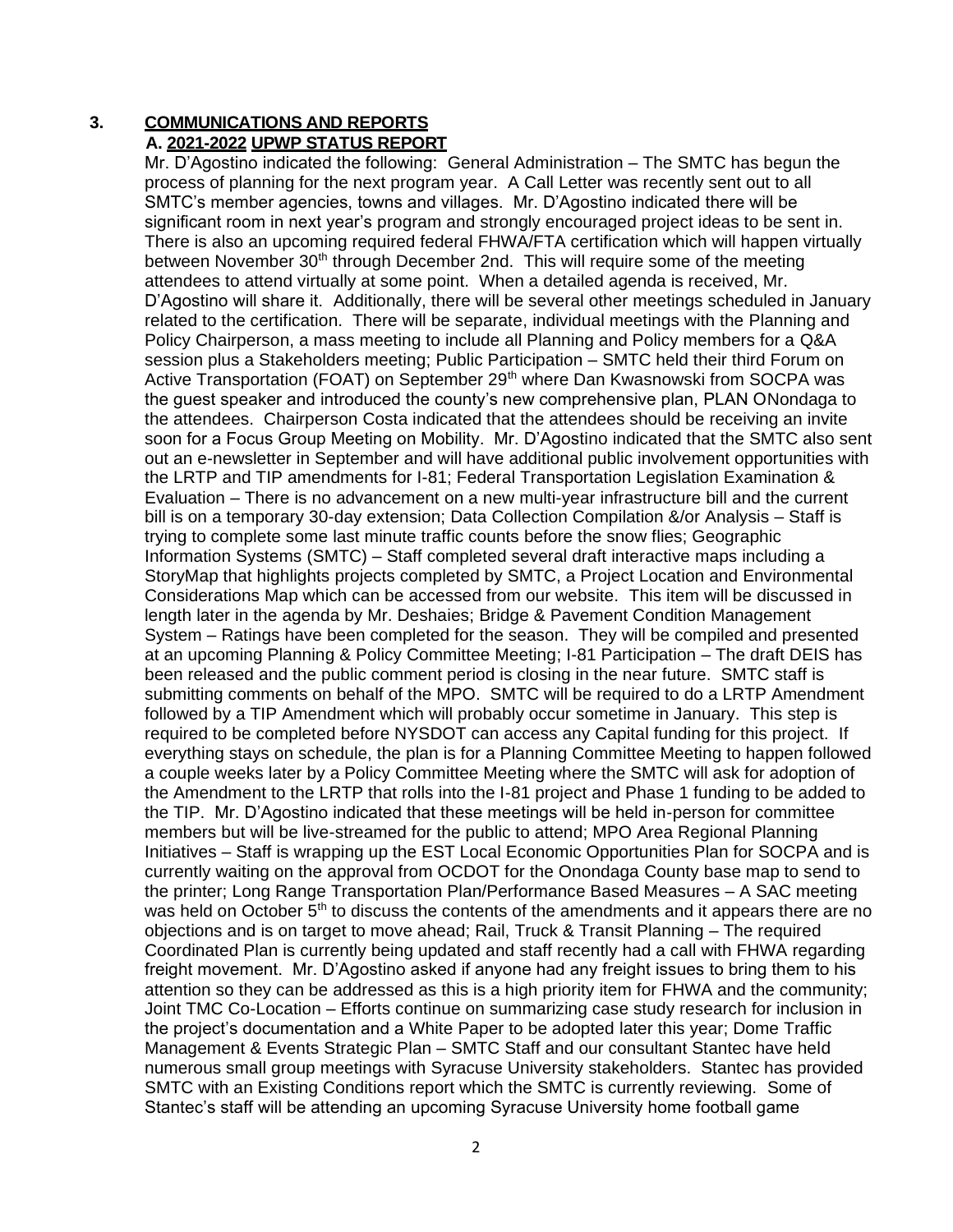(10/15/2021) to review current traffic and parking patterns. Ms. Vitale mentioned that the Traffic Count consultant will also be around doing counts that evening and that she will be posting a link to the public survey and asked members to participate and pass it along for others to complete as well; Tuscarora Road Corridor Study – Staff prepared a narrated video outlining the project and posted it on SMTC's YouTube channel then a live, interactive session will be planned for public review and comment; US Route 11 Corridor Plan – This study is making considerable progress and is on target to be completed by the end of the program year; Manlius Village Center Pedestrian Safety & Mobility Study – This study is on track to be completed this program year; Village of Skaneateles Pedestrian Safety & Access – Staff is currently working on a draft presentation which will be posted on the SMTC YouTube page followed by a virtual Q&A session with the public; Syracuse Sidewalk Planning Study – Work on rating sidewalk conditions has been completed for this year and the City of Syracuse has requested the SMTC collect again for them next year and lastly TIP Development & Maintenance – SMTC has started a new FY this month. The NYSDOT has requested two TIP Amendments which are on the schedule for today's meeting. Mr. D'Agostino indicated that the SMTC closed out LY with all the money being obligated and is working on reports to share to indicate as such.

Ms. Robison asked if the new TIP amendment for I-81 was contingent on the new infrastructure bill passing. Mr. Frechette responded that it was and discussion occurred.

## **B. UPDATE ON THE I-81 VIADUCT PROJECT FROM THE NYSDOT**

Mr. Frechette from the NYSDOT provided a brief update to the committee members on the latest efforts regarding the I-81 Viaduct Project. Mr. Frechette indicated that the NYSDOT is pleased with the public engagement over the last three months and indicated the public comment period will end on October 14th which was extended from the original date of September 14th. Mr. Frechette mentioned that so far over 3000 comments have been received. Mr. Frechette also mentioned that there were two virtual hearings and two in-person hearings that were held in August along with nine neighborhood/community meetings. Mr. Frechette indicated there has been five significant changes from a scope perspective to the 2019 document which were explained to the committee members. Mr. Frechette indicated that controversial items which will be taken into consideration are the roundabout, skybridge and local jobs with a lot of work being done behind the scenes with job advocacy groups. The next steps are the Federal Legal Sufficiency Review followed by any engineering/environmental analysis changes followed by the FEIS (Final Environmental Impact Statement) which will include a public 30-day review process then the Record of Decision which is the final decision. Mr. Frechette emphasized that public engagement will be able to continue throughout the project and is planning on a public outreach center to open during construction so the public can call or stop in and have discussions with the DOT.

This was an information item only and no action is required by the Committee.

## **4. OLD BUSINESS**

None

## **5. NEW BUSINESS**

## **A. HIGHWAY SAFETY TARGETS**

Mr. D'Agostino indicated that as required by the FAST Act, the SMTC has the option to either adopt the performance measure targets established by the State or develop our own. The State adopted 2022 safety targets in August 2021 for the following performance measures: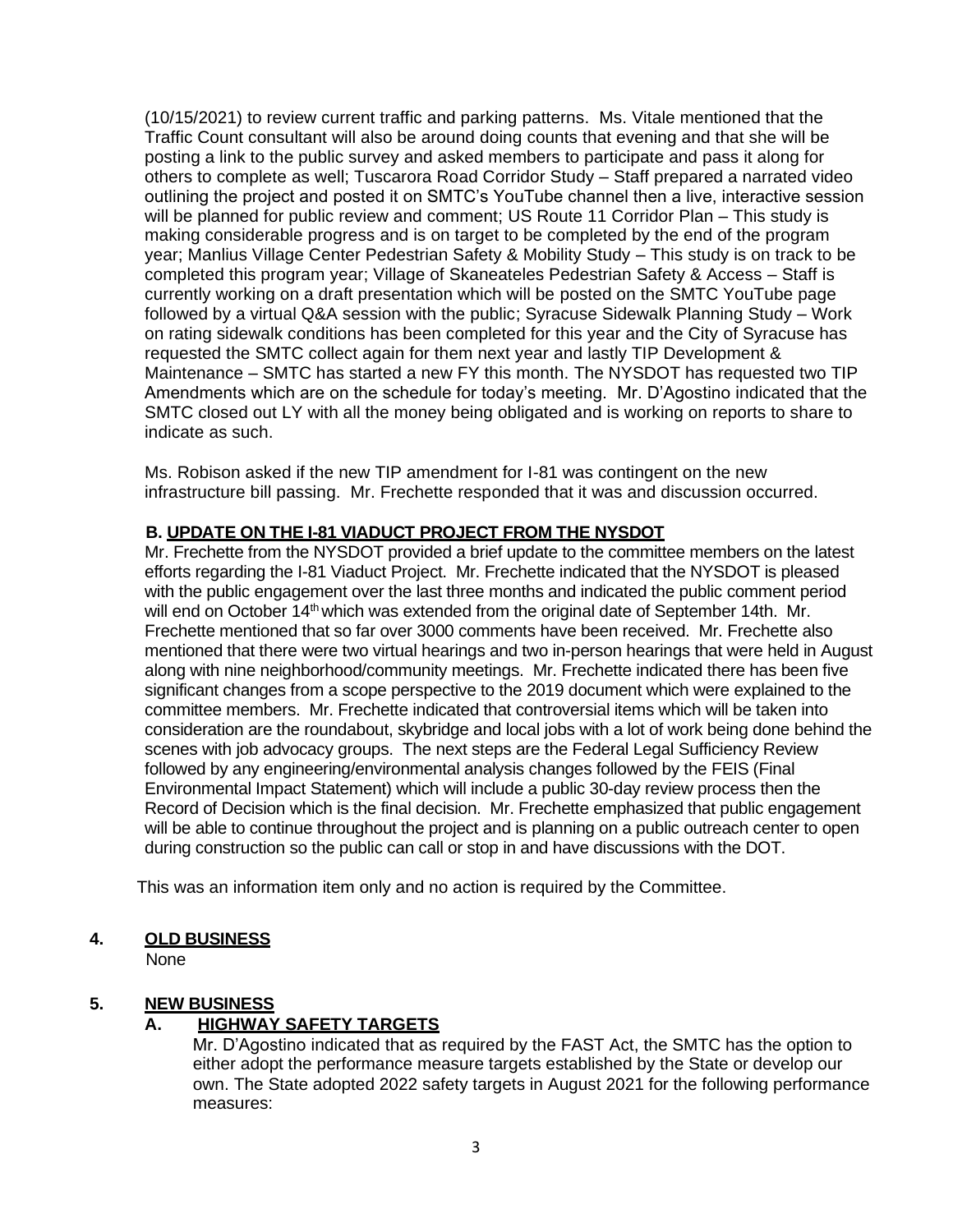- · Number of fatalities
- · Rates of fatalities per 100 Million Vehicle Miles Traveled (VMT)
- · Number of serious injuries
- · Rates of serious injuries per 100 Million VMT
- · Number of non-motorized fatalities and non-motorized serious injuries.

Staff provided an overview of the proposed Performance Measure Targets at the meeting.

Chairperson Costa inquired if there were any questions.

Hearing none, Chairperson Costa called for a motion. Mr. Burke moved and Mr. Schultz seconded the motion that the Planning Committee recommend the Policy Committee adopt the 2022 Safety Performance Measure Targets.

#### **B. TIP AMENDMENTS**

Mr. D'Agostino indicated that the New York State Department of Transportation (NYSDOT) is in need of the following 2 amendments to the Transportation Improvement Program.

Addition of project: PIN 350199 (I-81 over Oneida River/NYS Barge Canal Bridge Rehabilitation)

PIN STIC21 (Sharing Transportation Industry Career Incentive Program FY21)

Discussion occurred at the meeting.

Chairperson Costa inquired if there were any questions.

Hearing none, Chairperson Costa called for a motion.

Mr. Roth moved and Mr. Schultz seconded the motion that the Planning Committee recommend the Policy Committee approve the TIP Amendments.

#### **C. SMTC PORTFOLIO STORY MAP**

Mr. D'Agostino indicated that the SMTC has created several new interactive mapping applications including a Work Products Portfolio Story Map, a Project Locations and Environmental Considerations Map, an Intelligent Transportation Systems (ITS) Devices Map, and an Environmental Justice Mapper. These tools will be useful for member agencies and the public to learn about SMTC projects and download documents, review environmental features within project study areas, identify locations of ITS devices within the SMTC Planning Area, and inform the public about the demographic makeup of our metropolitan planning area respectively. These new applications are available from the SMTC website and will be helpful for users, including project sponsors, to review past projects and to perform additional analysis.

A brief presentation of these resources was given to members by Mr. Deshaies.

This was an information item only and no action is required by the Committee.